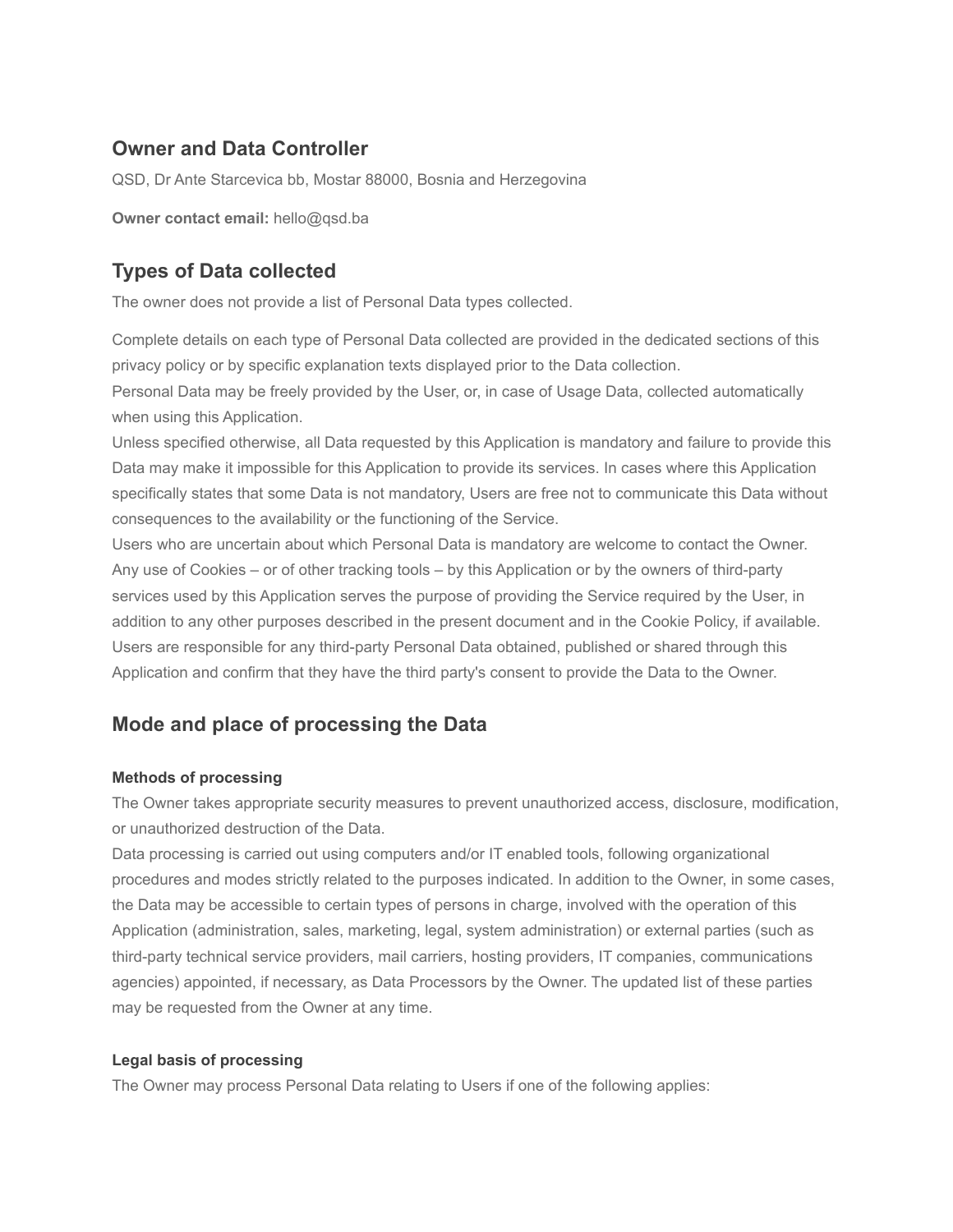- Users have given their consent for one or more specific purposes. Note: Under some legislations the Owner may be allowed to process Personal Data until the User objects to such processing ("opt-out"), without having to rely on consent or any other of the following legal bases. This, however, does not apply, whenever the processing of Personal Data is subject to European data protection law;
- provision of Data is necessary for the performance of an agreement with the User and/or for any pre-contractual obligations thereof;
- processing is necessary for compliance with a legal obligation to which the Owner is subject;
- processing is related to a task that is carried out in the public interest or in the exercise of official authority vested in the Owner;
- processing is necessary for the purposes of the legitimate interests pursued by the Owner or by a third party.

In any case, the Owner will gladly help to clarify the specific legal basis that applies to the processing, and in particular whether the provision of Personal Data is a statutory or contractual requirement, or a requirement necessary to enter into a contract.

### **Place**

The Data is processed at the Owner's operating offices and in any other places where the parties involved in the processing are located.

Depending on the User's location, data transfers may involve transferring the User's Data to a country other than their own. To find out more about the place of processing of such transferred Data, Users can check the section containing details about the processing of Personal Data.

If broader protection standards are applicable, Users are also entitled to learn about the legal basis of Data transfers to a country outside the European Union or to any international organization governed by public international law or set up by two or more countries, such as the UN, and about the security measures taken by the Owner to safeguard their Data.

If any such transfer takes place, Users can find out more by checking the relevant sections of this document or inquire with the Owner using the information provided in the contact section.

### **Retention time**

Personal Data shall be processed and stored for as long as required by the purpose they have been collected for.

Therefore:

● Personal Data collected for purposes related to the performance of a contract between the Owner and the User shall be retained until such contract has been fully performed.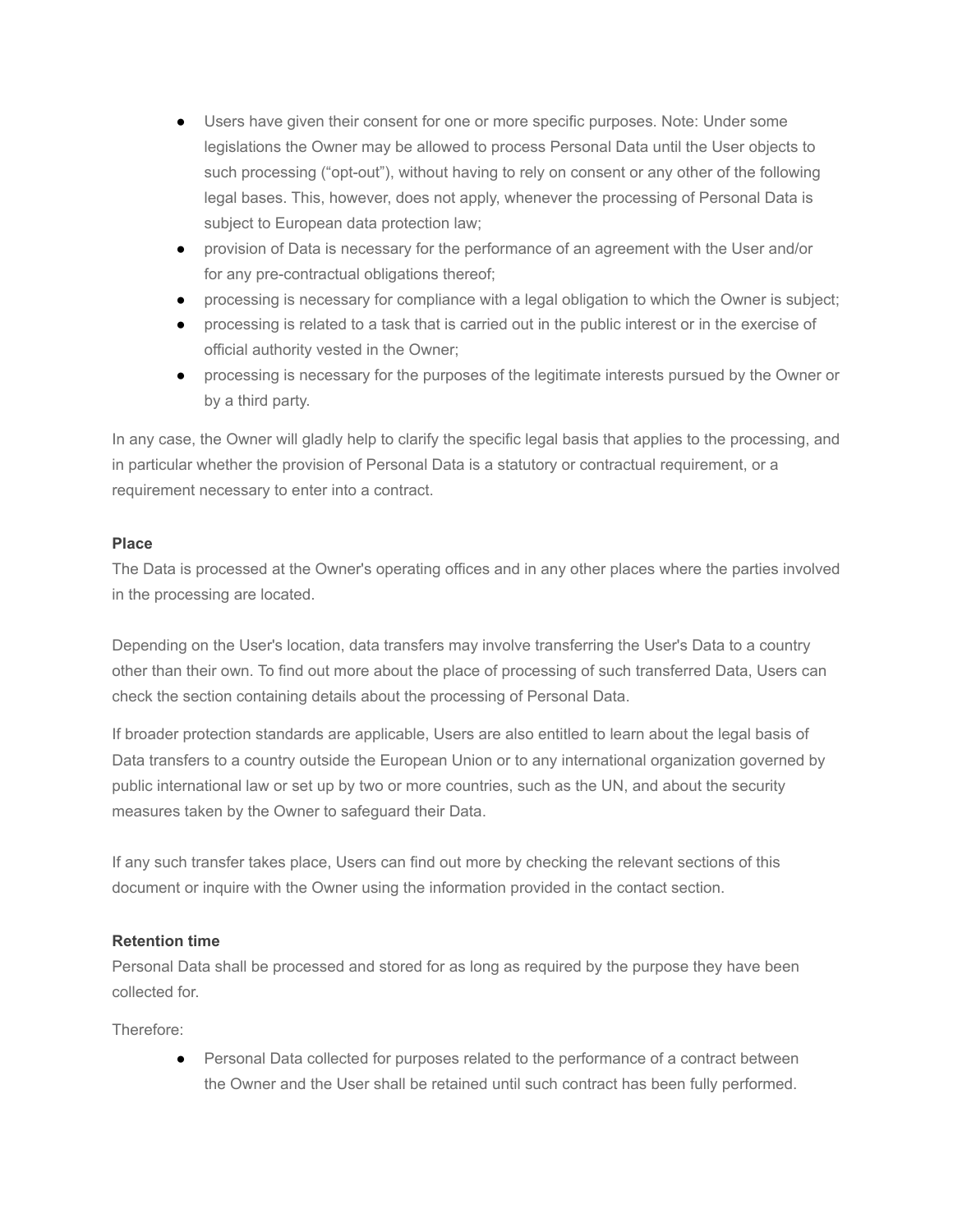● Personal Data collected for the purposes of the Owner's legitimate interests shall be retained as long as needed to fulfill such purposes. Users may find specific information regarding the legitimate interests pursued by the Owner within the relevant sections of this document or by contacting the Owner.

The Owner may be allowed to retain Personal Data for a longer period whenever the User has given consent to such processing, as long as such consent is not withdrawn. Furthermore, the Owner may be obliged to retain Personal Data for a longer period whenever required to do so for the performance of a legal obligation or upon order of an authority.

Once the retention period expires, Personal Data shall be deleted. Therefore, the right of access, the right to erasure, the right to rectification and the right to data portability cannot be enforced after expiration of the retention period.

# **The rights of Users**

Users may exercise certain rights regarding their Data processed by the Owner.

Users entitled to broader protection standards may exercise any of the rights described below. In all other cases, Users may inquire with the Owner to find out which rights apply to them. In particular, Users have the right to do the following:

● **Withdraw their consent at any time.** Users have the right to withdraw consent where they have previously given their consent to the processing of their Personal Data.

- **Object to processing of their Data.** Users have the right to object to the processing of their Data if the processing is carried out on a legal basis other than consent. Further details are provided in the dedicated section below.
- **Access their Data.** Users have the right to learn if Data is being processed by the Owner, obtain disclosure regarding certain aspects of the processing and obtain a copy of the Data undergoing processing.
- **Verify and seek rectification.** Users have the right to verify the accuracy of their Data and ask for it to be updated or corrected.
- **Restrict the processing of their Data.** Users have the right, under certain circumstances, to restrict the processing of their Data. In this case, the Owner will not process their Data for any purpose other than storing it.
- **Have their Personal Data deleted or otherwise removed.** Users have the right, under certain circumstances, to obtain the erasure of their Data from the Owner.
- **Receive their Data and have it transferred to another controller.** Users have the right to receive their Data in a structured, commonly used and machine readable format and, if technically feasible, to have it transmitted to another controller without any hindrance. This provision is applicable provided that the Data is processed by automated means and that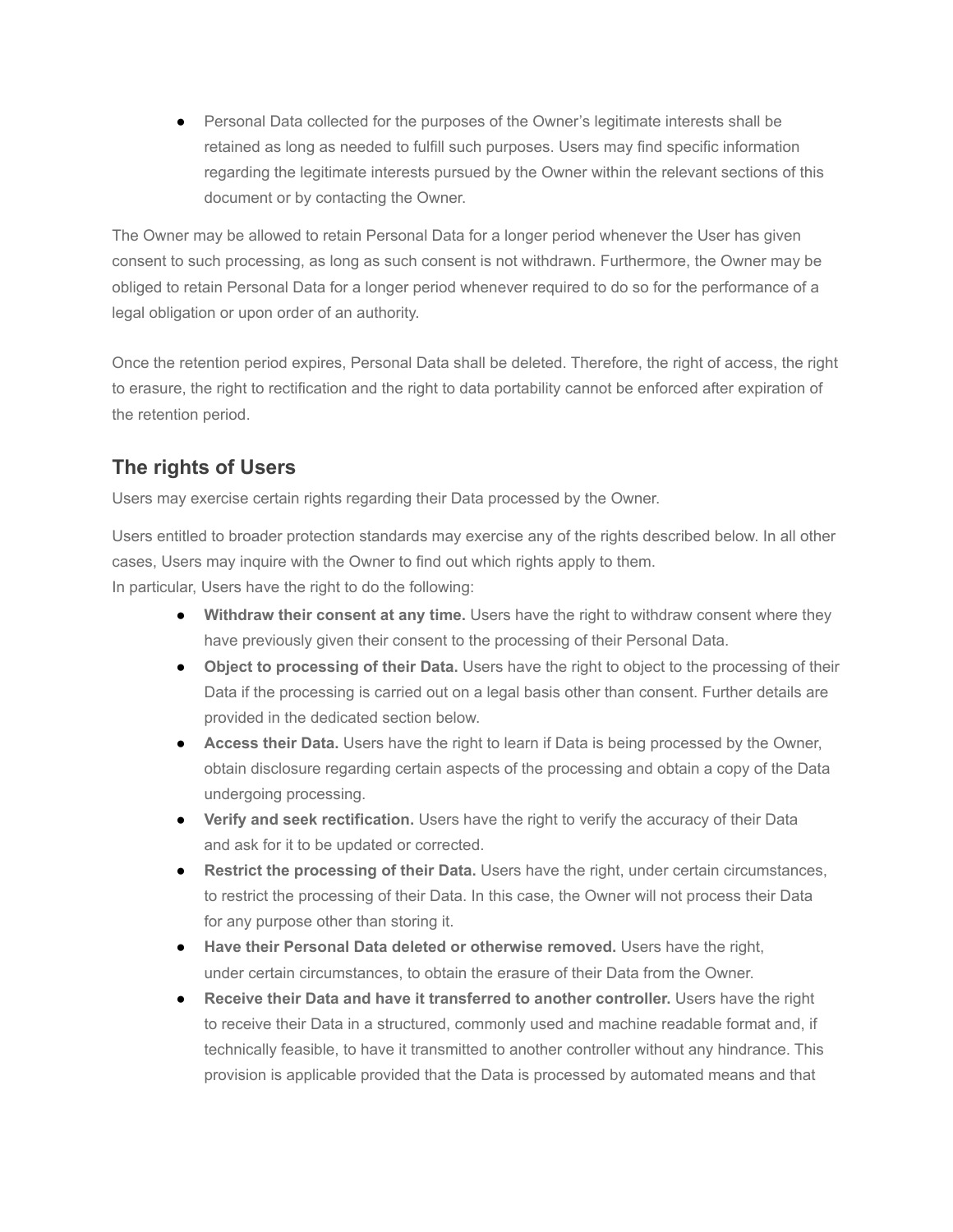the processing is based on the User's consent, on a contract which the User is part of or on pre-contractual obligations thereof.

● **Lodge a complaint.** Users have the right to bring a claim before their competent data protection authority.

### **Details about the right to object to processing**

Where Personal Data is processed for a public interest, in the exercise of an official authority vested in the Owner or for the purposes of the legitimate interests pursued by the Owner, Users may object to such processing by providing a ground related to their particular situation to justify the objection.

Users must know that, however, should their Personal Data be processed for direct marketing purposes, they can object to that processing at any time without providing any justification. To learn, whether the Owner is processing Personal Data for direct marketing purposes, Users may refer to the relevant sections of this document.

### **How to exercise these rights**

Any requests to exercise User rights can be directed to the Owner through the contact details provided in this document. These requests can be exercised free of charge and will be addressed by the Owner as early as possible and always within one month.

## **Applicability of broader protection standards**

While most provisions of this document concern all Users, some provisions expressly only apply if the processing of Personal Data is subject to broader protection standards.

Such broader protection standards apply when the processing:

- $\bullet$  is performed by an Owner based within the EU;
- concerns the Personal Data of Users who are in the EU and is related to the offering of paid or unpaid goods or services, to such Users;
- concerns the Personal Data of Users who are in the EU and allows the Owner to monitor such Users' behavior taking place in the EU.

## **Additional information about Data collection and processing**

### **Legal action**

The User's Personal Data may be used for legal purposes by the Owner in Court or in the stages leading to possible legal action arising from improper use of this Application or the related Services. The User declares to be aware that the Owner may be required to reveal personal data upon request of public authorities.